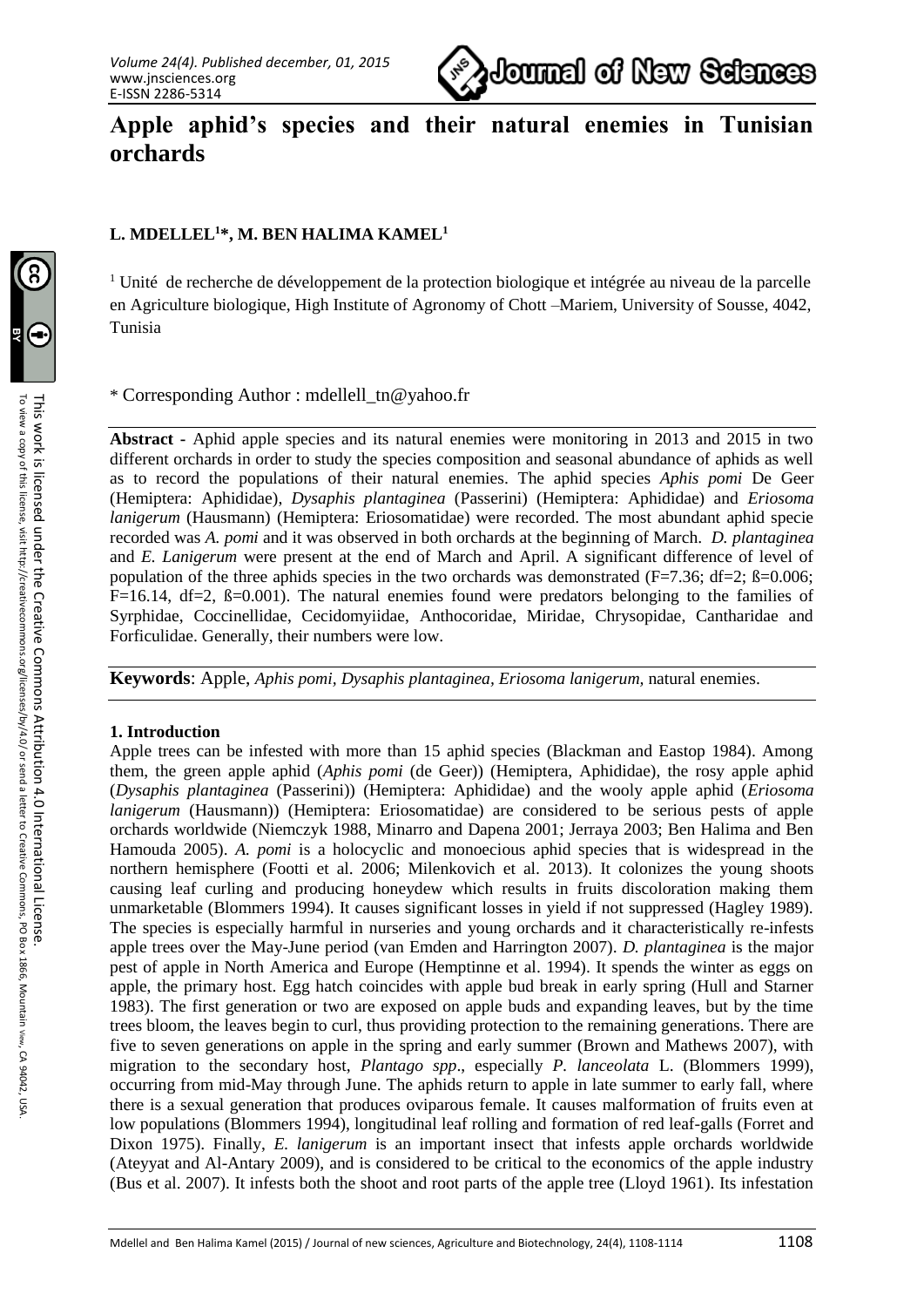

reduces vegetative growth and hence production capacity (Brown and Schmitt 1990; Brown et al. 1995). The protection of the orchards is currently only assured by one preventive and intensive chemical fight. However, the misuse of the pesticides by the farmers in particular with the choice of the medicinal agro products, the active matters, the amounts applied, the frequency of the treatments, the equipment of treatment etc, caused diseases on this culture, the destruction of auxiliary fauna as well as the pollution of the environment. Thus, alternative strategies are needed. The growing of resistant cultivars probably provides the best long term solution. Biological control by natural enemies, either by weed strips to enhance the number of aphidophagous predators (Wyss 1995; Wyss et al. 1995), or augmentative releases of indigenous natural enemies (Wyss et al. 1999), may be other powerful tools. However, despite the traditional growing of local apple trees, the community of apple aphids and their natural's enemies has not been still studied in Tunisia. Studies on species composition and abundance of aphids and their natural enemies are required for the development of an integrated management program in apple orchards. Under this concept the aim of the present work was to study the species composition and seasonal abundance of aphids as well as to record the populations of their natural enemies.

## **2. Material and methods**

### **2.1. Study orchards**

Trials were carried out in 2013 and 2015 in two commercial apple orchards. The first orchard of 5 ha at governorate of Ben Arous (36°44′50″ N; 10°20′00″E), consisted of 8-years old apple trees (320 trees and having 4 x 2.5 m row distance) of two different apple cultivars (Aziza and Chahla). The second orchard of 1.6 ha at governorate of Sousse (35°49′33.6″N; 10°38′24″ E), consisted of 260 trees set up in 2009 and having 4 x 2.5 m row distance and two of cultivars (Anna and Lorka). Neither insecticides, acaricides nor fungicides were sprayed in these two orchards in order to allow the presence of both pests and predators.

### **2.2. Sampling methods**

In order to register the presence of aphids, all the trees were assessed weekly during the spring aphid occurrence by visuals controls. Therefore, for aphids' species identification and abundance and in order to minimize the losses of the farmer, 4 rows of 20 trees in each orchard were selected for sampling. The temporal abundance of aphids was studied weekly by taking samples from 7 selected trees using random number. The sampling unit was the upper part of the growing shoot, bearing more than six leaves offers an adequate estimation of the population level of aphids on the tree, since according to Hull and Grimm (1983) 90 or more than 90% of the total aphid population collected from the top on the lower part of the tree, respectively, develops on those leaves. From each tree, 8 shoots (2 from each side: north, south, east, west) were collected. Samples were collected weekly and each shoot was put separately in a polyethylene bug and brought to the laboratory for species identification and for counting. Arthropod predators were also assessed weekly during the spring aphid occurrence by visual controls. Some larvae were reared on aphids' colonies in laboratory in order to determine the species. Mummies founded were also brought to laboratory and put in Petri Dish until parasitoid emergence and determinate species.

## **2.3. Aphid's and natural enemies' identification**

Adult viviparous of aphids collected from apple trees host were cleared and individually mounted on microscope slides using the techniques described by Blakman and Eastop (1984) and were identified with reference to Blackman and Eastop (1984; 2000 and 2006) keys. Hoverflies adults were identified using key of Le Monnier and Livory (2003). Similarly, adults of coccinellids were identified with reference to Chandler (1969) keys.

#### **2.4. Statistical analysis**

For the laboratory assays, the experimental results were statistically analyzed using SPSS 17 program, a one way analysis of variance and a S-N-K test, with statistical significance set at  $\beta$ =0.05. The level of population of each aphid in both orchards was compared.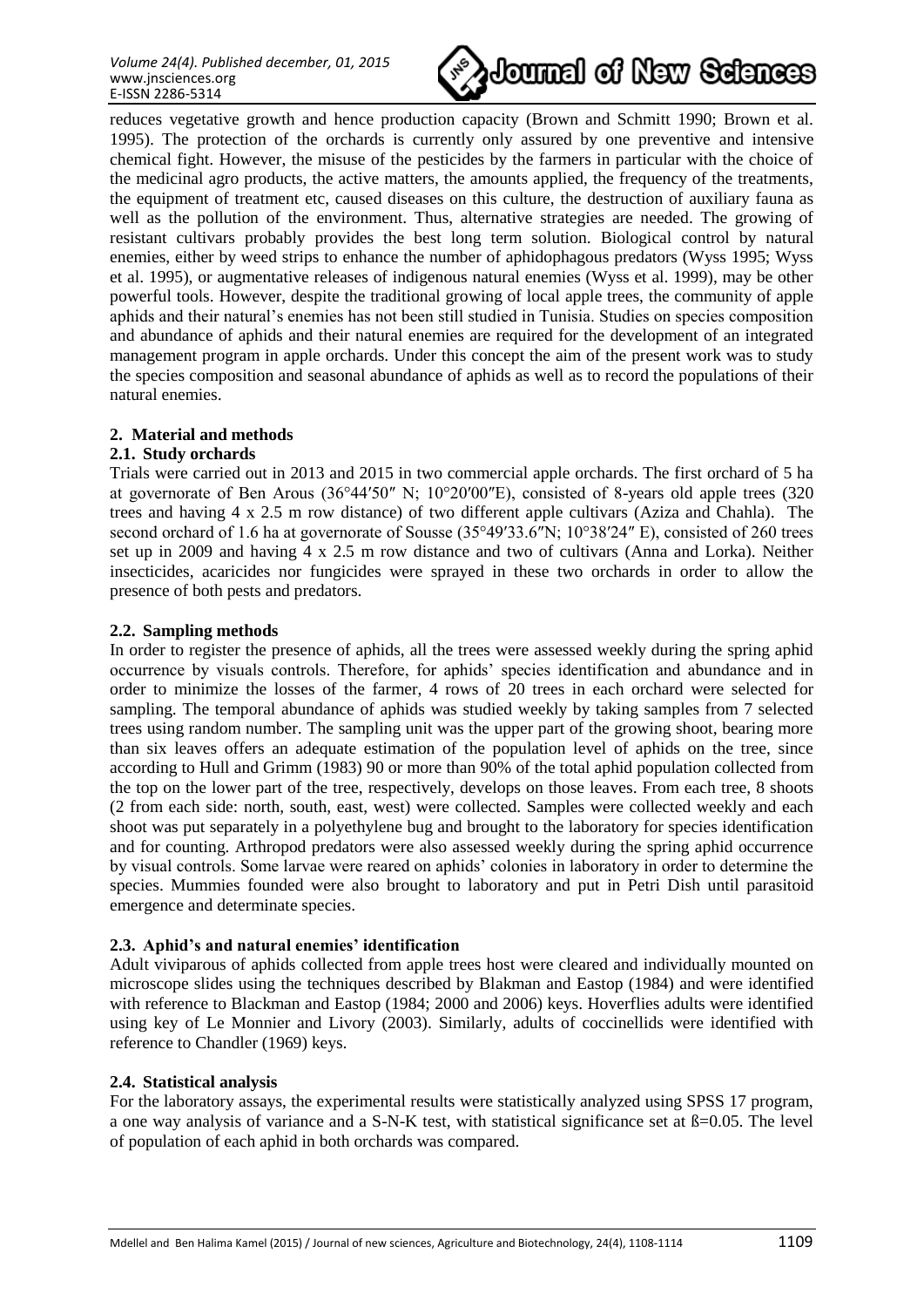

### **3. Results and discussion**

#### **3.1. Aphid's species**

Aphid's surveys show the presence of three species on apple trees in the two studied orchards. The most abundant aphid specie recorded was *Aphis pomi* De Geer (Hemiptera: Aphididae) (Figure 1 A and B). It was observed in both orchards at the beginning of March. During period surveys, a high population of *A. pomi* was registered in the second orchard (1585.54±1382.18) in comparison to that in the first orchard (201.17±24.03). *Dysaphis plantaginea* Passerini (Figure 1 C and D), the second abundant aphid was observed at mid March in Sousse (second orchard), therefore, at mid April in Ben Arous (First orchard). A population of *D. plantaginea* in the first orchard is higher than that in the second orchard. The level of population was  $857.33\pm 234$  and  $33.41\pm 24.20$  in the first and the second orchard respectively. The third identified aphid specie was *Eriosoma lanigerum* Hausmann (Figure 1 E and F). It was observed at mid May on trunks of apple trees in the first orchard. Therefore, it was seen in shoots and branches at the end of March and disappears in two week in second orchard. A comparison of level of population of the three aphids species in the two orchards demonstrate a significant difference in both orchards (F=7.36; df=2; ß=0.006; F=16.14, df=2, ß=0.001) (Figure 2).



**Figure 1**. Aphid's species recorded in apple orchards in Tunisia. A: Aphis pomi colony, B: Aphis pomi adult, C: *Dysaphis plantaginea* colony, D : *Dysaphis plantaginea* adult, E : *Eriosoma lanigerum* on apple stem, F: *Eriosoma lanigerum* adult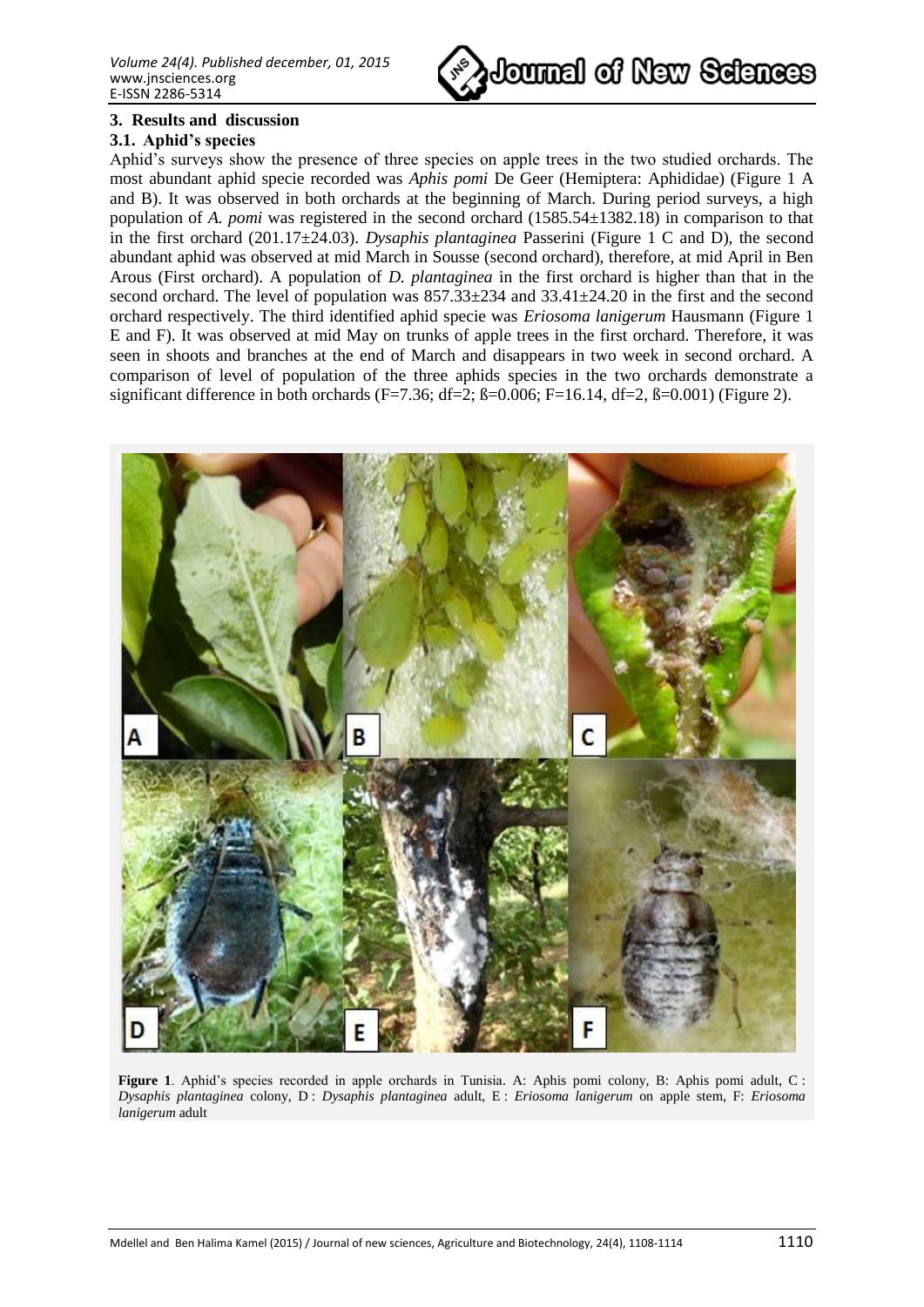



**Figure 2.** Aphids species populations in two apple orchards (Different letters at the tops of the columns indicate significant differences between treatments based on a S-N-K test and  $\beta$  = 0.05)

#### **3.2. Natural enemies**

The three most abundant predator families in both orchards were Syrphidae, Coccinellidae and Cecidomyiidae (Figure 3) in both apple orchards. Therefore, Anthocoridae and Miridae (Heteroptera), Chrysopidae (Neuroptera), Cantharidae (Coleoptera) and Forficulidae (Dermaptera) were observed preying on aphid's apples colonies only in the first orchard in Ben Arous. The most abundant observed ladybird was *Coccinella algerica* Kovar (Figure 3 A), although *Hippodamia variegata* Goeze larvae and adult (Figure 3 B and C) were also recorded. Larvae and adults of these two coccinellids were observed on *A. pomi* colonies at the beginning of April in the second orchard. Therefore, only *C. algerica* (larvae and adults) were detected in the first orchard at the end of April. *Episyrphus balteatus* De Geer and *Metasyrphus carollae* Fabricius were the two identified syrphids. Eggs and larvae (Figure 3 D, E and F) of these predators were occurred in *A. pomi* and *D. plantaginea* larvae colonies at the end of April and in the beginning of May in both orchards. The cecidomyiid fly *Aphidoletes aphidimyza* was identified from larvae (Figure 3 G) collected from both orchards. It was the second most abundant predator observed for the first time in Mid May in the first orchard in Ben Arous and in Mid April in the second orchard. Anthocorids, Mirids, Chrysopids, Cantharids and Forficulids occurrence was only in the first orchard on *D. plantaginea* colonies. They were not seen feeding on *A. pomi.* Concerning parasitoids, *Lysiphlebus testaceipes* Cresson (Hymenoptera: Aphidiidae)) (Figure 3 I) was identified from the mummies of *A. pomi* (Figure 3 H). The mummies of *A. pomi* were detected for the first time at the beginning of May in the second orchard. A mean of 29.24±15.66 of mummies was recorded each surveys from the date of observation.

In the present study, the aphid species *A. pomi*, *D. plantaginea* and *E. lanigerum* were found to colonize apple trees in Tunisian orchards. *A. pomi was* recorded in both orchards but in much higher population densities in the second orchard than *D. plantaginea* whilst *E. lanigerum* was present in both orchards in very low number. The presence of these three aphids in Tunisian apple orchards was reported in several works. Indeed, Jerraya (2003) and Ben Halima kamel and Ben Hamouda (2005) show the presence of *A. pomi, D. plantaginea* and *E. lanigerum*. Nevertheless, Ben Halima Kamel and Ben Hamouda (2005) show the presence of three other aphid species on apple trees in Tunisia (*Aphis citricola* Van Der Goot, *Allocotaphis quaestionis* Börner and *Aphis gossypii* Glover) but in very low number. In Greece, Perdikis et al. (2008) proved that *A. pomi*, *D. plantaginea* and *E. lanigerum* were recorded colonize apple trees. Similar in the present study, Perdikis et al. (2008) proved that *A. pomi*  was recorded in much higher population densities than *D. plantaginea* and *E. lanigerum*. As far as, Laamari et al. (2010) in Algeria reported the presence of these three species in Algerian apple orchards. As for date of appearance, our results revealed that *A. pomi* appeared early in March while *D. plantaginea* and *E. lanigerum* appeared later at the end of March and at the beginning of April. This is in contrast with Perdikis et al. (2008) study. Authors show that *D. plantaginea* and *E. lanigerum* appeared earlier in May, while *A. pomi* appeared later (after Mid-May) and it was present in the samples till the end of September. In another study (Brown 1991) the population of *D. plantaginea* became very low at the end of June in Nova Scotia. *D. plantaginea* occurred only in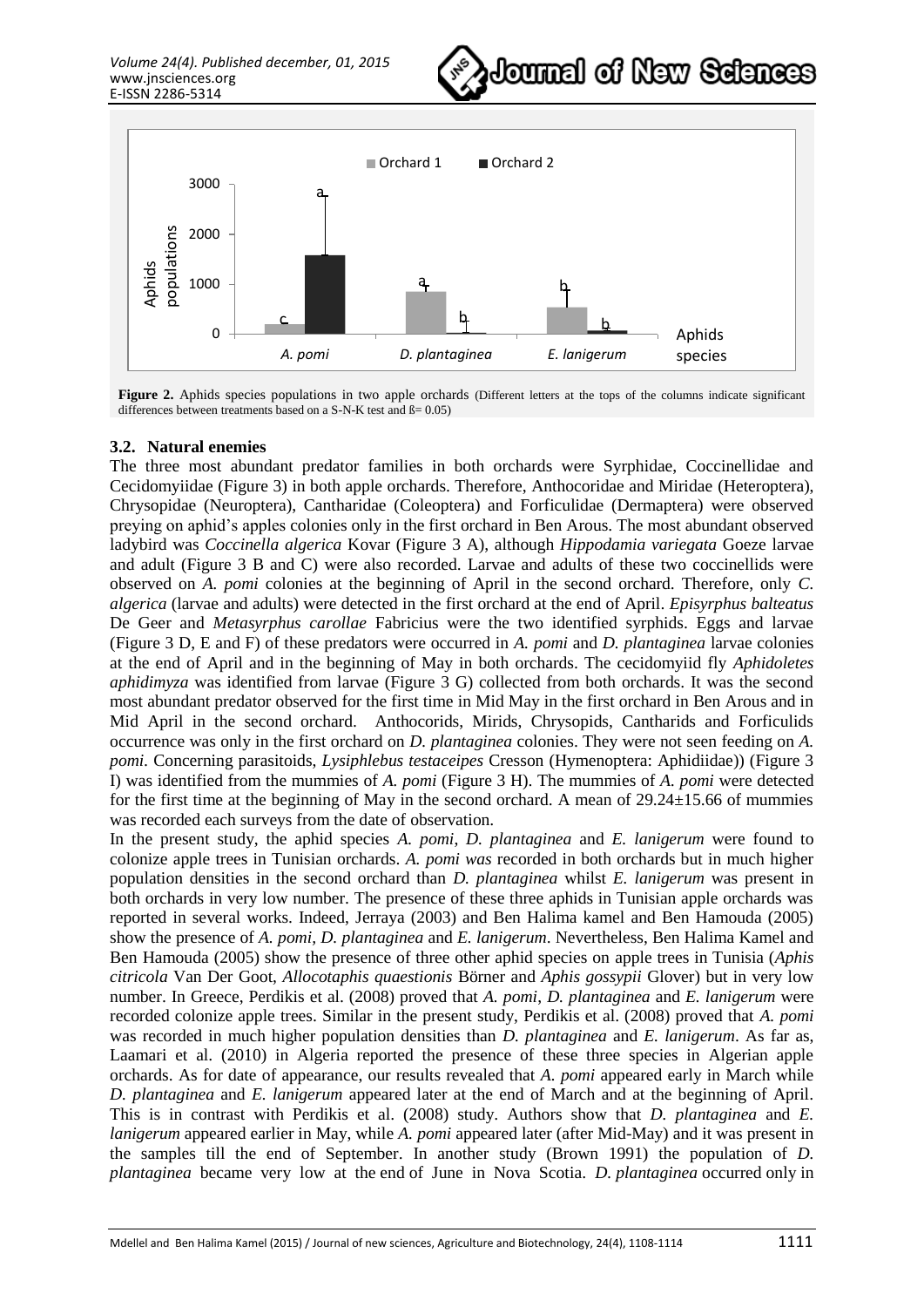*Volume 24(4). Published december, 01, 2015* www.jnsciences.org E-ISSN 2286-5314



May, in an apple orchard in West Virginia, whilst *Aphis spp.* population densities were higher in June-July (Kozar et al. 1994). Our results demonstrate also that natural enemies found were predators belonging to a wide range of taxa (Syrphidae, Coccinellidae and Cecidomyiidae, Anthocoridae, Miridae, Chrysopidae, Cantharidae and Forficulidae) and a single species of parasitoids (*L. testaceipes*). Several species of these predators were reported on apple aphid population in several regions (Carroll and Hoyt 1984; Wyss et al. 1995; Wyss et al. 1999). Indeed, Gontijol et al. (2012) show that, on wooly apple aphid *E. lanigerum* colony in Washington State, the most common predators encountered were Syrphidae, Chrysopidae and Coccinellidae. In the same context, several works show that the major predators of *Aphis spp*. on apple have been reported to be *Aphidoletes aphidimyza* (Rondani) (Diptera: Cecidomyiidae) (Brown and Lightner 1997), chrysopids (Brown and Lightner 1997), and mirids (Hagley and Allen 1990). Bouchard et al. (1986) referred 60 predators and parasitoids active against *A. pomi* while in California apple orchards, the main predator was the coccinellid *Coccinella novemnotata* Herbst (Oatman and Legner 1961) and in Quebec the midge *Aphidoletes aphidimyza* (Rondani) (Stewart and Walde 1997). In central Washington 39 predators and 2 parasitoids were recorded (Carrol and Hoyt 1984). In Ohio apple orchards, syrphids, hemerobiids, coccinellids and in low numbers the anthocorid *Orius insidiosus* (Say) (Holdsworth 1970). Concerning efficiency of these predators against aphids on apple, most of them are generalist and efficiency was in relationship with climatic conditions and aphids abundance (Wyss et al. 1999). Concerning parasitoids, in the course of the current study, *L. testaceipes* was the sole parasitoids recorded parasitize *A. pomi*. Cockfield et al. (2012) show that this parasitoid was the most common primary parasitoid of *D. plantaginea.* Also, *Praon unicum* Smith and *Aphelinus mali* Haldeman have been reported on apple aphid colonies (Cockfield et al. 2012; Peusens et al. 2006). Almatni et al. (2002) show that *Aphelinus mali* Haldeman was observed with a high effectiveness at late summer and at the growing season on colonies of the wooly apple aphid *E. lanigerum* in Syria.



**Figure 3**. Natural enemies recorded on aphids colonies in apple orchards. A: *Coccinella algerica*, B: *Hippodamia*  variegata larvae *,* C: *Hippodamia* variegata adult, D: syrphids larvae, E: *Episyrphus balteatus*, F: *Metasyrphus carollae,* G: *Aphidoletes aphidimyza* larvae*,* H: mummie of *A. pomi*, I: *Lysiphlebus testaceipes*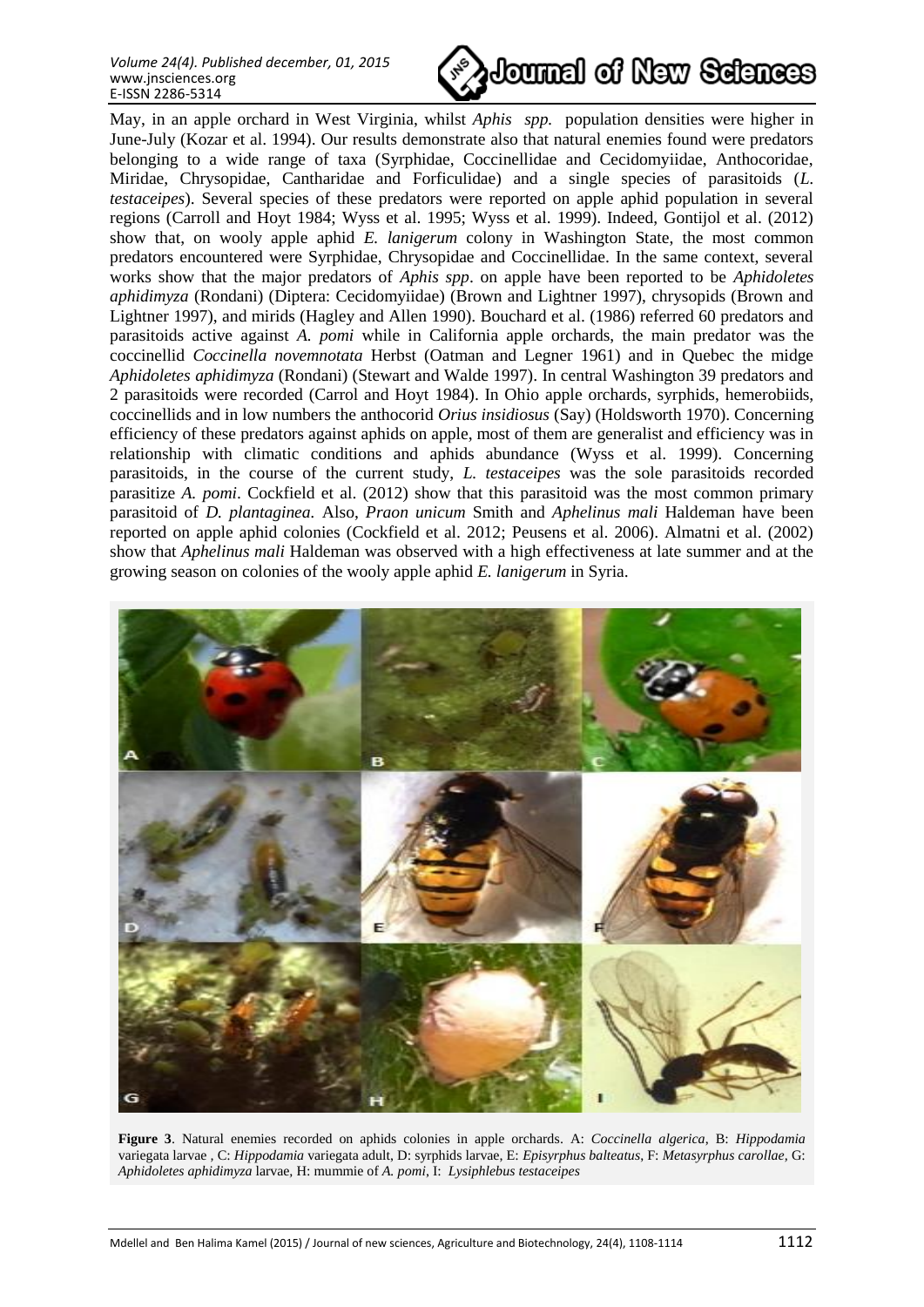

### **4. Conclusion**

The preliminary observations of aphid species and their natural enemies in apple orchards in Tunisia featured three aphid species and some efficient auxiliaries. However, further studies are needed to clarify their respective roles in the aphid population control. Relationships between some of them and the following weeds occurring in the apple orchard should be investigated to be possibly managed. Besides, mass rearing and release of parasitoids like *L. testaceipes* might be tested.

#### **Acknowledgement**

We are grateful to Mr. Bourourou Tawfik for valuable help and comments on earlier versions of this manuscript.

#### **5. References**

- **Almatni W, Mahmalji MZ, Al-rouz H (2002)** A preliminary study of some natural enemies of Woolly Apple Aphid *Eriosoma lanigerum* Haussman (Homoptera: Aphididae) in Sweida, Syria. J Sci Agro Damas 18 (1):114-129.
- **Ateyyat M, Abdel-Wali M, Al-Antary T (2012)** Toxicity of five medicinal plant oils to woolly apple aphid, *Eriosoma lanigerum* (Homoptera: Aphididae). Australian Journal of Basic and Applied Sciences 6 (9): 66- 72.
- **Ben Halima Kamel M, Ben Hamouda MH (2005)** A propos des arbres fruitiers de Tunisie. Notes fauniques de Gembloux 58: 11-16.
- **Blakman R L, Eastop VF (1984)** Aphids on the world's crops, An identification guide, Natural history, Museum, UK.
- **Blackman RL, Eastop VF (2000)** Aphids on the world's trees: an identification and information guide. CABI, Wallingford, UK.
- **Blakman R L, Eastop VF (2006)** Aphids on the world's herbaceous plants and shrubs, volume 1, Hosts lists and key, Natural History Museum, UK.
- **Blommers LHM (1994)** Integrated Pest Management in European Apple Orchards. Ann. Rev. Entomol 39: 213- 241.
- **Blommers LHM (1999)** Probing the natural control of rosy apple aphid *Dysaphis plantaginea* (Hemiptera: Aphididae). IOBC/ WPRS Bull 22:53–56.
- **Brown M W, Mathews CR (2007)** Conservation biological control of rosy apple aphid, *Dysaphis plantaginea* (Passerini), in eastern North America. Environ Entomol 36:1131–1139.
- **Bouchard D, Pilon JC, Tourneur JC (1986)** Role of entomophagous insects in controlling the apple aphid, *Aphis pomi*, in southwestern Quebec. In I. Hodek [Ed.] *Ecology of Aphidophaga*, Akademia Prague, W. Junk, Dordrecht.
- **Brown PG (1991)** Organic Apple Production Guide for Nova Scotia (Tree Fruit Fact Sheet). Nova Scotia Department of Agriculture and Marketing, Kentville.
- **Brown MW, Schmitt JJ (1990)** Growth reduction in nonbearing apple trees by wooly apple aphids (Homoptera: Aphididae) on roots. J Econ Entomol 83: 1526-1530.
- **Brown MW, Hogmire HW, Schmitt JJ (1995)** Competitive displacement of apple aphids by spirea aphid (Homoptera: Aphididae) on apple as mediated by human activities. Environ Entomol 24: 1581-1591.
- **Brown MW, Lightner GW (1997)** Recommendations on minimum experimental plot size and succession of aphidophaga in West Virginia, USA, apple orchards. Entomophaga 42: 257–267.
- **Bus VGM, Changne D, Bassett HCM, Bowatte D, Calenge F, Celton JM, Durel CE, Malone MT, Patocchi A, Ranatunga AC, Rikkerink EHA, Tustin DS, Zhou J, Gardiner SE (2007)** Genome mapping of three major resistance genes to woolly apple aphid (*Eriosoma lanigerum* Hausm.). Tree Genet Genomes 4: 223– 236.
- **Carroll DP, Hoyt SC (1984)** Natural enemies and their effects on apple aphid colonies (*Aphis pomi* De Geer) (Homoptera: Aphididae) on young apple trees in central Washington. Environ Entomol 13: 469-481.
- **Chandler AEF (1969)** locomotory behavior of first instar larvae aphidophagous Syrphidae (Diptera)after contact with aphids. Animal Behaviour 17: 673-768.
- **Cockfield SD, Beers EH, Pike KS,Graf G (2012)** Biology of rosy apple aphid, *Dysaphis plantaginea* Passerini, (Homoptera: Aphididae) on its summer hosts in eastern Washington. Pan-Pac Entomol 87(4):273–283, (2012)
- **Gontijo LM, Cockfield SD, Beers EH (2012)** Natural enemies of woolly apple aphid (Hemiptera: Aphididae) in Washington State. Environ Entomol 41: 1364–1371.
- **Hagley EAC (1989)** Release of *Chrysoperla carnea* Stephens (Neuroptera: Chrysopidae) for control of the green apple aphid, *Aphis pomi* DeGeer (Homoptera: Aphididae). Can Entomol 121: 309–314.